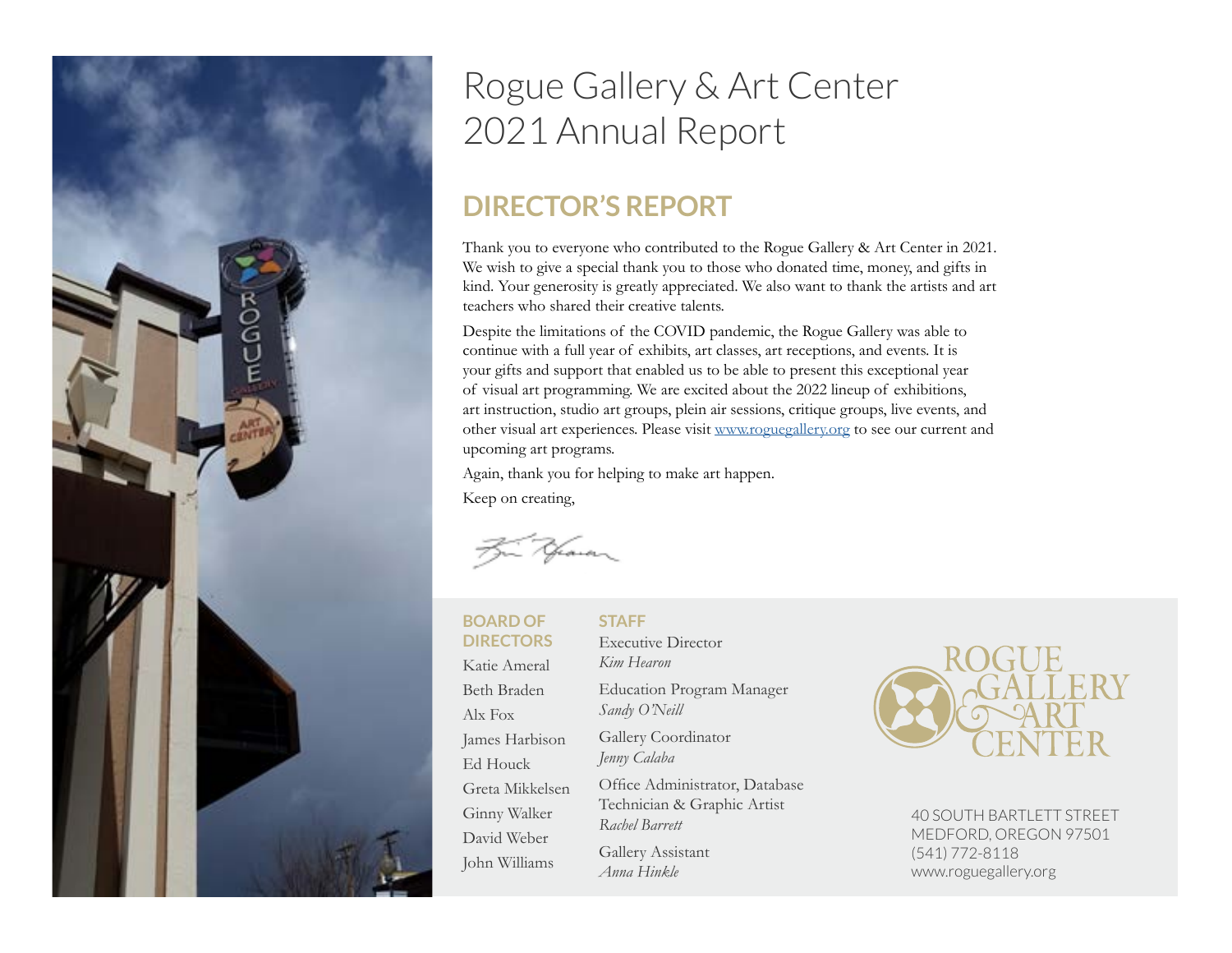# **2021 MEMBERS**

#### LIFETIME

Judy & Curtis Barnes Pat Blair Vicki & Bruce Bryden Janet & Gary Fletcher Judith & Stephen Gambee Darrell Gath Mr. Ogden Kellogg Jime Matoush Judy Morris Nancy Jo Mullen Susan Naumes Dick Trout

## BENEFACTOR

\$5000 and above Dr. A Kumar & Roberta Bhasin Ann Brewer James Harbison & Ryan Olsen-Harbison Virginia McGraw

#### SUSTAINER \$250–\$499

Virginia & Richard Andrade Lindsay Berryman Anne Brooke Hawkins Bill Coleman & Dale Wessels William Donker Karen Doolen David Gremmels Nancy & John Hamlin Marie & Ed Houck Ann & Edward Istel Vera Melnyk & Paul Jorizzo Katharine & Ron Lang Alicia R. MacArthur Greta Mikkelsen Nadine Purcell Robert Cowling Dianne & Allan Rowell Becky & Charles Versteeg David Weber

# PATRON

\$100–\$249 Ann & Jerry Atnip Janet & Bill Bagley Anne & John Batzer Lyn Hennion & Alex Bellen Kurt Bernhardt & Samuel C. Whitford Virginia & Sol Blechman Betty Huck & Robert Bosworth Linda & Alex Boutacoff Eileen Bowie Beth & Barry Braden Susan E. Burnes Jaci Hobson & Vince Carl Wayne Ching Millie Clarke Gayle Clason Roberta Coakley-Vargas Carol & Ron Cochran Warren & Paula Cooper Wendy Daniel Marion Elkjer Elizabeth Ellingson David & Linda Erickson Jeanne & Dave Freel Beverly Fuller & Frank Phillips Diana Gardener & Judson Parsons Frieda & Bob Golding Deanna & Phillip Gossner Carol Hamlin Claudia Harlow Rebecca & John Hawkins Kim & Tom Hearon Claire Hobson Lucinda & Landon Holt Carol M. Ingelson Kathy Johnson Kelly & Herstle Jones Betty La Duke Vivian McAleavey Betsy & Bernie Moore Carla & Matthew Morey Nancy Pagani Dorothy & Alan Palamara Charlotte & Earl Peterson

Ruth Rabinovitch & Tom Treger Dr. & Mrs. John Retzlaff Jenny Kahn & Michael Schnee Tami Simon Margaret Sjogren Doris & Lynn Sjolund Donnetta & Doug Staples Anita & Russy Sumariwalla Mr. & Mrs. William Thorndike, Jr. Ravindra & Tina Vasavada Carol & John Walker Ginny & Tom Walker Dee Ann & John Weisel G. Greeley Wells, Jr. Jill & John Williams Lou & Ron Worland Elizabeth York

#### FAMILY/DUAL \$50–\$99

Jeanie Adams Kelly Gratton & Bruce Allen Rebecca Arthur Betty Barss Sandra & Will Bartell Sally Jones & Ben Benjamin Sue & Steve Bennett Lynne & Richard Bonetti Charles Brandt Katherine Bryon Hortense & John Bullock Angela Ewing & Jeff Danzik Judy Howard & Steve Dewey Tommi & Malcolm Drake Janet Brougher & Eric Dziura Barbara P. Eshoo Joyce Feigner Beverly & James R. Fety Peggie Foy Erlene & John Garver Cathy & Tim Gerking Gloria Wilson Bette & Bill Haberlach Barbara & Robert Haddon Pam Haunschild Betty Hewitt

James Hilton Dan Höering Jane & Robin Blomquist Julia & Gus Janeway Susan Haines & Fred Jenkins JoAnn Johnson-Deal Judith & James Johnston Christi & Richard Karchmer Dixie Kinser Sheila Lantz-Wedel Jay Leighton Celia & Jim Lettis Barbara Longhurst Susan & Dave Martin Nancy & Larry Mason Mr & Mrs. David Maurer Cristina Sanz & Lorenzo Mejia Belinda Moffit Tanua & Dan Morley Kyna Moser Emily Mostue Karin Mueller Rory O'Connor Ann & Chuck Parlier Shirley Patton Luana & Donald Perry Janice & Jerry Peterson Barb & Frank Pulver Susan Quinn Judy & Tom Richardson Laura & Doug Richmond Wendy & Michael Ross Mary & Peter Schierholz Pam & Bruce Shay Charles & Simmons Eileen Skoog Dominique Parizel Smith Nancy & Kim Sterling Becky & Larry Sullivan Bill Templeman Cathy & James Theen Jill Cobb & George Thomas Barbara & Jack Traynor Elaine & Don Turcke Claire Van Der Zwan Linda Wallace



Third Friday reception for Minimal/Maximum: Photography by Tom Glassman and Bruce Bayard

*We make every effort to have accurate records. If you have a question about these listings, contact Rachel Barrett at [rachel@roguegallery.org](mailto:rachel%40roguegallery.org%20?subject=Questions%20on%20newsletter) or (541) 772-8118.*

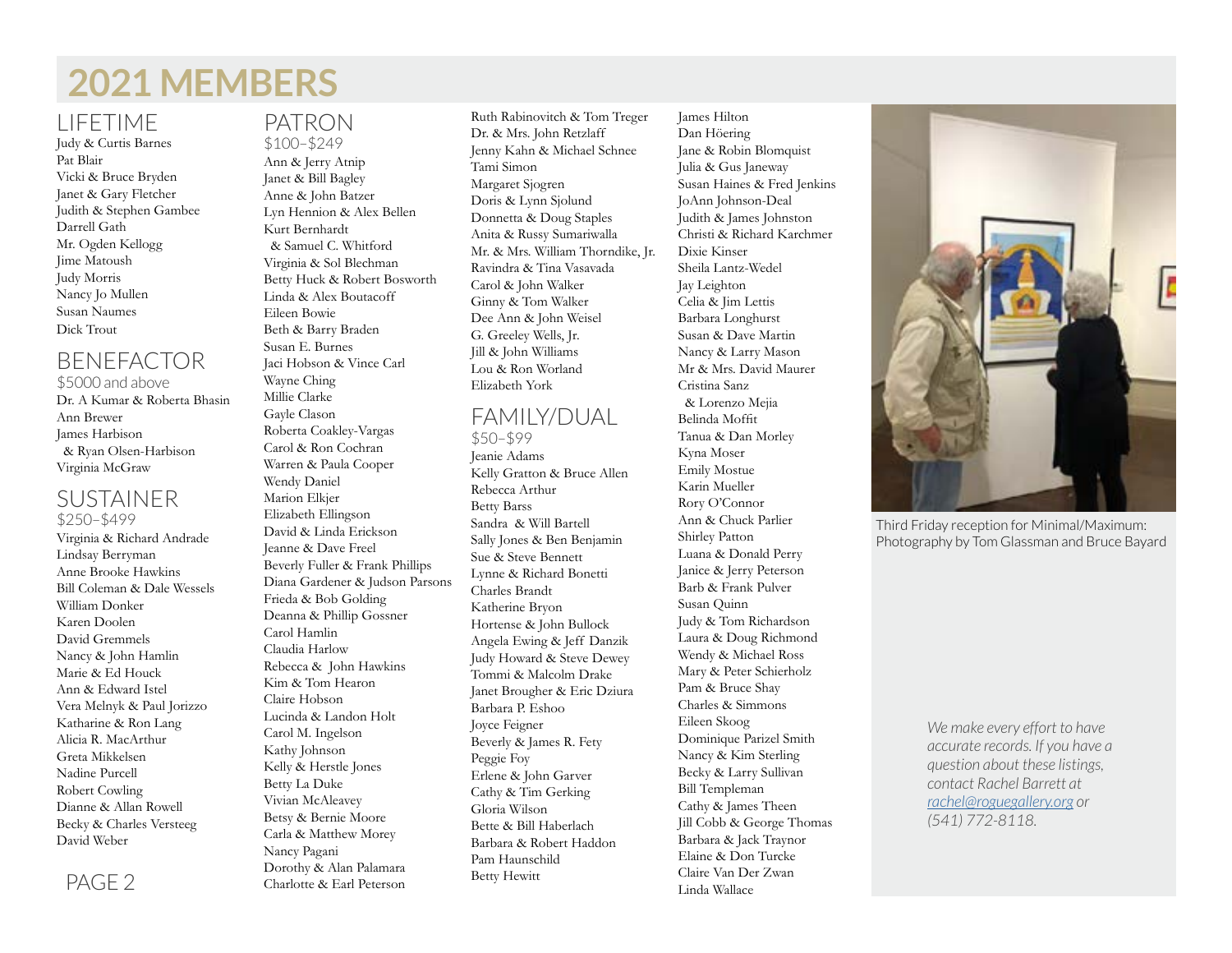# **2021 MEMBERS cont.**

#### FAMILY/DUAL \$50–\$99

Arlene & Doug Warner Lucy Warnick Marilyn & Jerry Westgerdes Michelle Wickham Dr. & Mrs. Robert Wilcox Charlotte & Walter Wirfs Mitchell Yee

## INDIVIDUAL

\$35–\$49 Martha Abshear Jeff Addicott Elizabeth Aitken Valerie Amembal Lynn Anderson Robert Arieas Susan Austin Mary Jo Baich Susan Baker Julia R. Barnes Rachel Barrett Kristen Beck Marjorie Black Meesha Blair Susan Bolt Brenda Mills Brannan Robert Broadway Marjorie Brown Barbara Burnett Erin Cam John Campbell Katy Cauker Lauren Champagne Donna Chinn Stephen Clark Sheila Cloud Verdell Coleman Debra Connolly Al Crane Dawna Curler Jim Curtis Mary Danca Valerie Dann

Nancy Darte Cammy Davis James Davis Christine Dennett Susan DeRosa & Bob Earl Kay Driver Claire Duncan Grace Dye Phyllis Earls John Eastman Janis Ellison Pat Enos Molly Erwin JoAnn Evans Mary Ann Ewald Kimberly Faucher Kathleen Fennell Cynthia Flowers Alx Fox Nancy Fox Joseph Freel Connie Fribance Dr. Lani Fujitsubo Dorothy Furlong-Gardner Cheryl D. Garcia Lori Garfield Doreen Garlipp Joe Garnero Pam Gatten Becky Gay Nadine Gay Ilene Gienger-Stanfield Ruth Giroux Tom Glassman Amy Godard Navickas Lauren Gokami Barbara Goldfarb Jay Gordon Nancy Graham Karen Grandpre Bonnie Grant Carla Griffin Laura Grosz Phyllis Gustafson Lane Hall Georganna Happel Claire Harkins

Jessica Harrell Annekatrine K. Harrington Krista Harris Nomeca Hartwell Mary Jo Heath Teddie Hight Glenn Hill Mary Hills Anna Hinkle Lynda Hoffman-Snodgrass Mary Hoskins Judi Howlett Howard Hunt Marilyn Hurst Zelpha Hutton Janus Innes Geralyn Inokuchi Holly James Michael Jewett Kathie Jimison Carol P Jones Shelley Kaldunski Silvia C. Kelly Kerry KenCairn Thalia Keple Carmelita Kerr Susan Kracmar Susan Krempa Zorah Krueger-Alper Sue Kupillas Judy LaNier Abby Lazerow Nancy Leever Susan Lehman Melinda Lentz Shahnaz LeRoy Summer Lewis Gene Leyden Eleanor Lippman Katherine Little Tami Lohman Alan Longan Yvonne Lynn Mary Ann Macey Christina Madden Jean Mailander Susanne Manley

David Mathewson Tess McCarthy Michele McCauley Tia Mckenzie Bonnie McManus Kirsten Meriwether Brenda Mickelson Kathy Morawiec Victoria A. Morgan Susan Murphey Kay Myer Michelle O'Brien Angalee O'Connor Shari O'Neal Kristen O'Neill Mabrie Ormes Christine Oswald Debbi Paden Susan Palmer Carolyn Patten Janet L. Patterson Jo Ann Pearce Elizabeth Peard Wynn Pedersen Carly Pederson Cecilia Pestlin Alfred S Pierson DeAnne Powell Yvette Provosty Linda Purdom Janet Ratnour Mary C. Rice Carolyn Roberts Janice Rosenberg Maryanne Rossini James Roy Patrick Ryan Anna Elkins Sandeen Barbara Schack Ginny Schaw Mariett Schille Janet Schmitz Desmond Serratore Sherry Sharp June Shepard Loretta Sias Gayla Snow

Mary Cowden Snyder Lola Sonnenschein Darlene Southworth Deanna St.Martin Karen Staal Diana Standing Martin Steele Clair Steffens Jane Sterling Charla Stickland Roxanne Evans Stout Lark Stratton Leland Struebig Mary Sutherland Nancy Swan Lori Taylor Les Tenney Leslie Tennyson David Terry Karen Thielges Eva Thiemann Greg Thweatt David Tiedemann Randall Tosh Cindy Triplett Silvia Trujillo Cherri Van Syoc Mary Joette Vannice Russ Walker Maureen Wallace Judy Weiner Anita Welter Zoë West Timothy White Davis Wilkins Claire Barr Wilson Eve Margo Withrow Stefan Wolf Frann Wolfe Jen Woodbury Ruthie Woudenberg Lauretta Wright John Yunker Nancy Zufich



Block Printing teacher Stefan Wolf with student



Animalito Adventures student

PAGE 3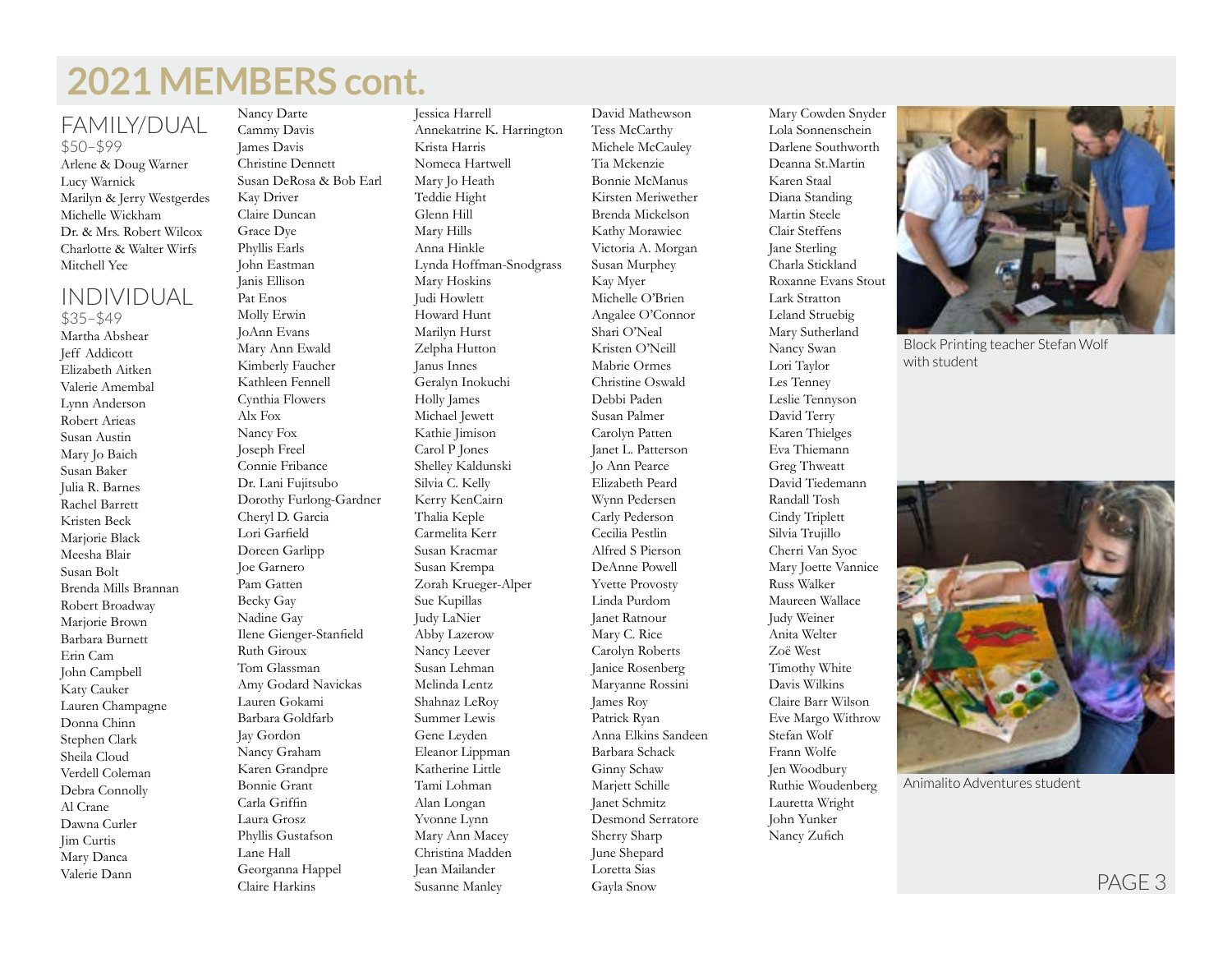# **2021 VOLUNTEERS**

Katie Ameral Lynn Anderson Robert Arieas Sandra Bartell Bruce Bayard Beth Braden Ashley Clasby Gayle Clason Jolayne Copper Dawna Curler Alx Fox Peggy Foy Tom Glassman Barbara Haddon Matt Hearon Tom Hearon James Harbison Jena Harris Linda Hoffman Ed Houck Judi Howlett Mary Hubbert Zelpha Hutton Fred Jenkins Jenny Kahn

Silvia C. Kelly Laurie Kleker Barbara Longhurst Tess McCarthy Jean Mailander Greta Mikkelsen Susan Murphey Marvin Nicholson Christine Oswald Carolyn Patten Stan Schlinger Michael Schnee Desmond Serratore Pam Shay Cindy Triplett Silvia Trujillo Ginny Walker Linda Wallace Arlene Warner David Weber Marilyn Westgerdes John Williams Charlotte Wirfs Walter Wirfs



PAGE 4 photo by volunteer Peggy Foy Volunteers working at an event,



Hanging committee volunteer at work

Rogue Gallery volunteers are interesting, talented, helpful and just all round great people. They welcome visitors, pour wine at receptions, hang exhibits, help with classes, help with our fundraisers, serve on committees, and serve as board members. We could not do it without them, and we are so grateful for their work.

## **Yes, you can volunteer at Rogue Gallery!**

Call (541) 772-8118 or email [rachel@roguegallery.org](mailto:%20rachel%40roguegallery.org?subject=Volunteering%20at%20Rogue%20Gallery)

# **2021 DONORS**

#### General Donations

\$50,000 and above Verdell Coleman

#### \$1,000-\$2,500 Michael B. Strizzi

\$500-\$999 Anne Brooke Hawkins Meredith Olson

\$100 -\$499 Virginia & Richard Andrade Mary Arnstad Sally Jones & Ben Benjamin Virginia & Sol Blechman Colette Boehmer Betty Huck & Robert Bosworth Vicki & Bruce Bryden Patricia & Carl Burnham Gayle Clason Paula & Warren Cooper Karin & John Dailey Elizabeth Ellingson Pam Gatten Frieda & Bob Golding Mary & Tom Hanenburg Kim & Tom Hearon June Hemberger Bonnie & Roger Hull Shirley & Pat Huycke Ann & Edward Istel Tom Johnston Katharine & Ron Lang Sheila Lantz-Wedel Sherri & Eric Larson Alicia R. MacArthur Kim Novak Malloy Greta Mikkelsen Betsy & Bernie Moore Virginia & Gary Moore Judy Morris

Barb & Frank Pulver Carol & Randy Samuelson Sally Ann & Kenneth Sikes Doris & Lynn Sjolund Gary L. Smeal Dr. & Mrs. Davis Smith Duncan Spelman Laurel & Timothy Spelman Donnetta & Doug Staples Becky & Larry Sullivan Ruth Rabinovitch & Tom Treger Lou & Ron Worland

#### Up to \$99

Karen & Stuart Allan Rebecca Arthur Judith & Dennis Barr Betty Barss Jennifer Bartlett Ken Deveney Susan DeRosa & Bob Earl Eric Jannsen Carolyn Ferguson Renate & Richard Gyuro Bette & Bill Haberlach Krista Harris Judy and Arthur Harrow Ronald Hodgdon Kimberly Hogue Jane & Robin Blomquist JoAnn Johnson-Deal Kerry KenCairn Dixie Kinser Susan Kracmar Sue Kupillas Nancy & Larry Mason Tess McCarthy Carla & Matthew Morey Ann & Chuck Parlier Cecilia Pestlin Alfred S Pierson Dr. & Mrs. John Retzlaff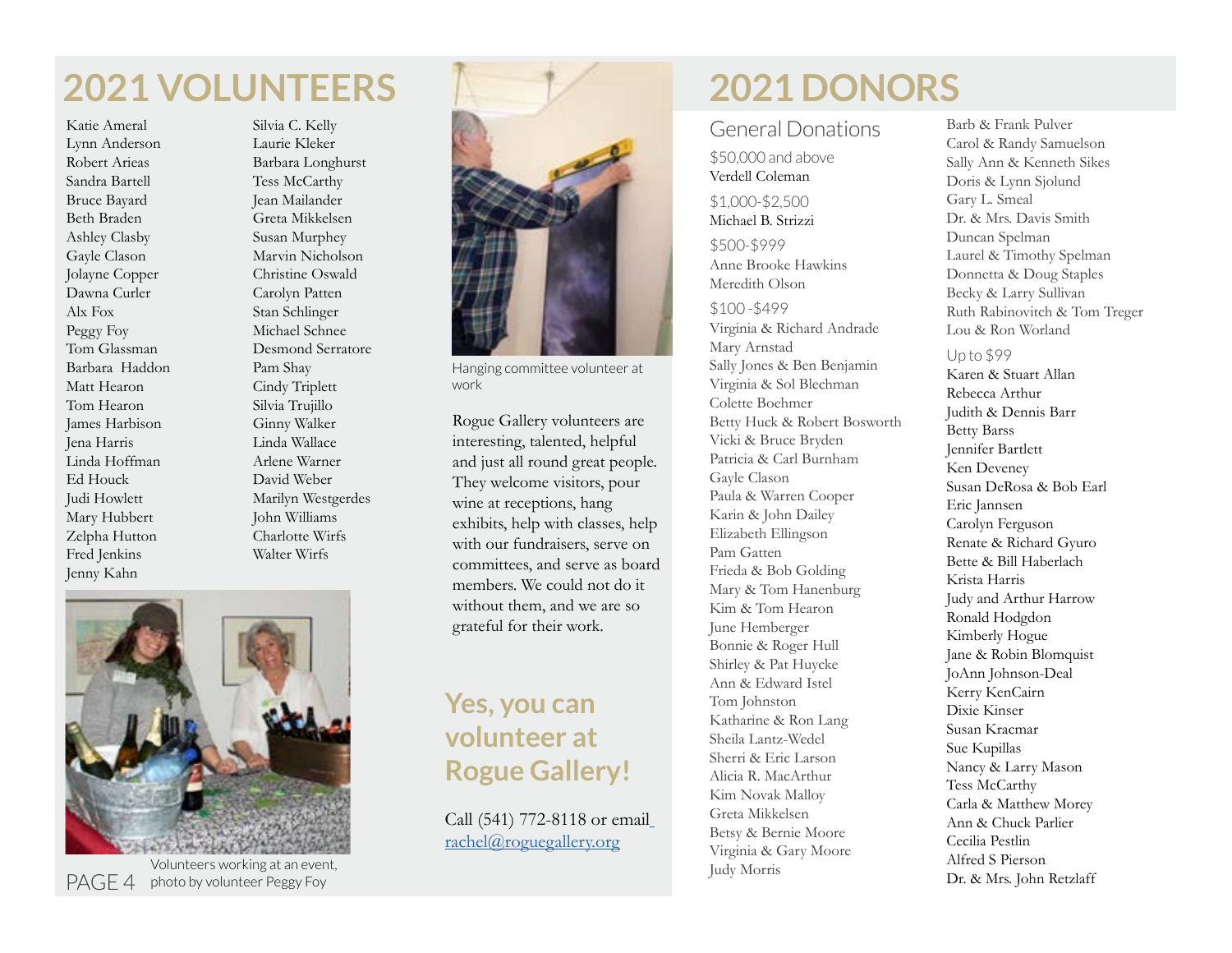# **2021 DONORS 2021 BUSINESS &**

#### General Donations Up to \$99

Kimberly Schneeman Pam & Bruce Shay Marcia & Jerry Simon Lola Sonnenschein Lori & David Sours Mike Stearns Cindy Triplett Silvia Trujillo Carol & John Walker Maureen Wallace Claire Barr Wilson Frann Wolfe Ruthie Woudenberg

## Sculpture Garden Donations

\$20,000 and above Rogue Disposal & Recycling/ Judith & Stephen Gambee

#### \$5,000-\$19,999 Harry & David Eleanor & Georges St. Laurent and Wendy & William St. Laurent

#### \$1,000-\$4,999

Anne & John Batzer Marie & Ed Houck Allison & Greg Koenig Virginia McGraw Susan Naumes & Diane Matthews

#### \$500-\$999

Betty Fowler Alicia R. MacArthur Nancy Jo Mullen Pru Randall Becky & Charles Versteeg

#### \$100 -\$499

Kelly Gratton & Bruce Allen Rebecca Arthur Janet & Bill Bagley Betty Barss



Artist's rendering of future sculpture garden. PAGE 5

Virginia & Sol Blechman Linda & Alex Boutacoff Beth & Barry Braden Janet Brougher & Eric Dziura Vicki & Bruce Bryden Katherine Bryon Wayne Ching Roberta Coakley-Vargas Jill Cobb & George Thomas Carol & Ron Cochran Karen & Stuart Foster Frieda & Bob Golding Deanna & Phillip Gossner Gina Guzzo Carol Hamlin Georganna Happel Nomeca Hartwell Rebecca & John Hawkins Judi Howlett Shirley & Pat Huycke Kathy Johnson Benjamin & Diana Kelley Jay Leighton Ray Mathern Mr & Mrs. David Maurer Cristina Sanz & Lorenzo Mejia Greta Mikkelsen Carla & Matthew Morey Charlotte & Earl Peterson Pam & Bruce Shay Sally Ann & Kenneth Sikes Donnetta & Doug Staples Carol & John Walker Ginny & Tom Walker Up to \$99

Sue & Steve Bennett Debra Connolly Wendy Daniel Susan DeRosa & Bob Earl

Barbara & Robert Haddon Kimberly Hogue Nan King & Bradley Youngs Nancy Leever Barbara Longhurst Susan & Dave Martin Mabrie Ormes Christine (Cristolin) Oswald Patrick Ryan Barbara Schack Eileen Skoog Silvia Trujillo Anita Welter Claire Barr Wilson

### Gifts in Kind

Tami Abeloe Martha Abshear Lindsay Berryman Joan Brown Andrea Childreth James Hilton Judi Howlett Adrienne Husum Janet & Paul Ievins Nan King & Bradley Youngs Sherri Morgan Debbie Pearson Alfred S Pierson Amber Post Renate & Richard Gyuro Eileen Skoog Mary Cowden Snyder Leona Thiel Catherine Thoele John Paul Vineyard Judy Ward

**FOUNDATION SUPPORTERS BUSINESSES** 

\$20,000 and above Rogue Disposal & Recycling

\$10,000 - \$19,999 Harry & David

\$1,000-\$9,999 People's Bank of Commerce

### FOUNDATIONS

Anna May Family Foundation Carrico Family Foundation The Carpenter Foundation Coleman Family Fund \* Euclid Fund - Betsy Martin and Raimond Peterson \* James F. & Marion L. Miller Foundation Joe & Frances Naumes Family Foundation The Lang Family Foundation Mann-Crawford Charitable Fund \* Susan F. Naumes and Diane L. Matthews Fund \* Oregon Arts Commission Oregon Community Foundation Reed and Carolee Walker Fund \*

\**a fund of The Oregon Community Foundation.*

### IN-KIND

Alegro Courier CDS Publications Creative Marketing & Design Debbie L. Pearson, LLC Designer Framing Spotlight Marketing Studio AB